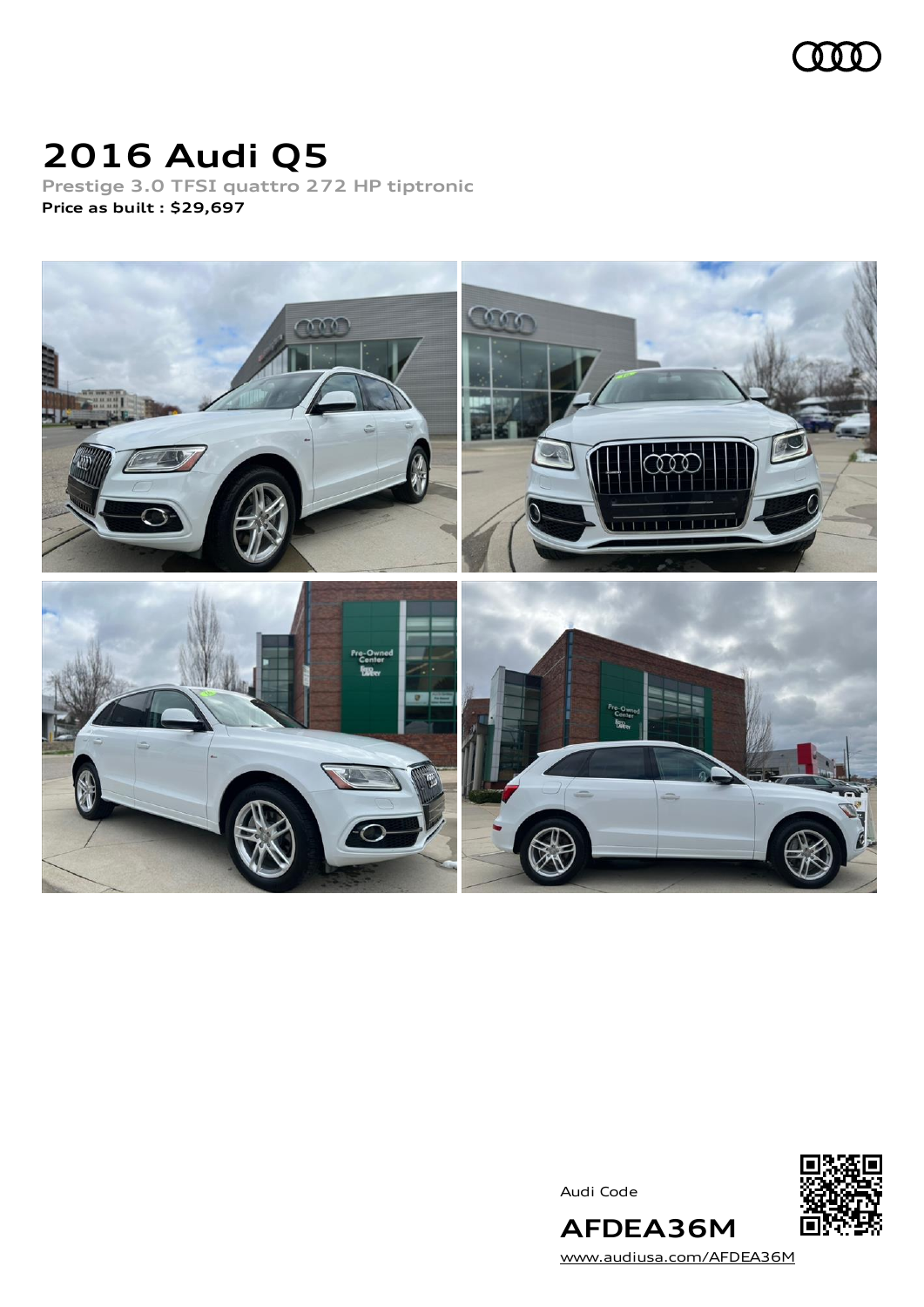## **Summary**

**Audi 2016 Audi Q5** Prestige 3.0 TFSI quattro 272 HP tiptronic

**Price as buil[t](#page-10-0)** \$29,697

## **Exterior colour**

Glacier White metallic

#### **Interior colour**

| Seats     | black        |
|-----------|--------------|
| Dashboard | black        |
| Carpet    | black        |
| Headliner | lunar silver |

### **Technical Specifications**

| Engine type                  | Six-cylinder                                  |
|------------------------------|-----------------------------------------------|
| stroke                       | Displacement/Bore and 2,995/84.5 x 89.0 cc/mm |
| Torque                       | 295 @ 2,150 lb-ft@rpm                         |
| Top track speed              | 130 mph mph                                   |
| Acceleration (0 - 60<br>mph) | 6.0 sec. seconds                              |
| Recommended fuel             | Premium                                       |



### **Further Information**

| Warranty        |              |
|-----------------|--------------|
|                 | No           |
| Mileage         | 69,862 miles |
| Type of vehicle | Used car     |
|                 |              |

#### **Audi Code** AFDEA36M

**Your configuration on www.audiusa.com** [www.audiusa.com/AFDEA36M](https://www.audiusa.com/AFDEA36M)

**Commission number** 062284fb0a0e09a82f04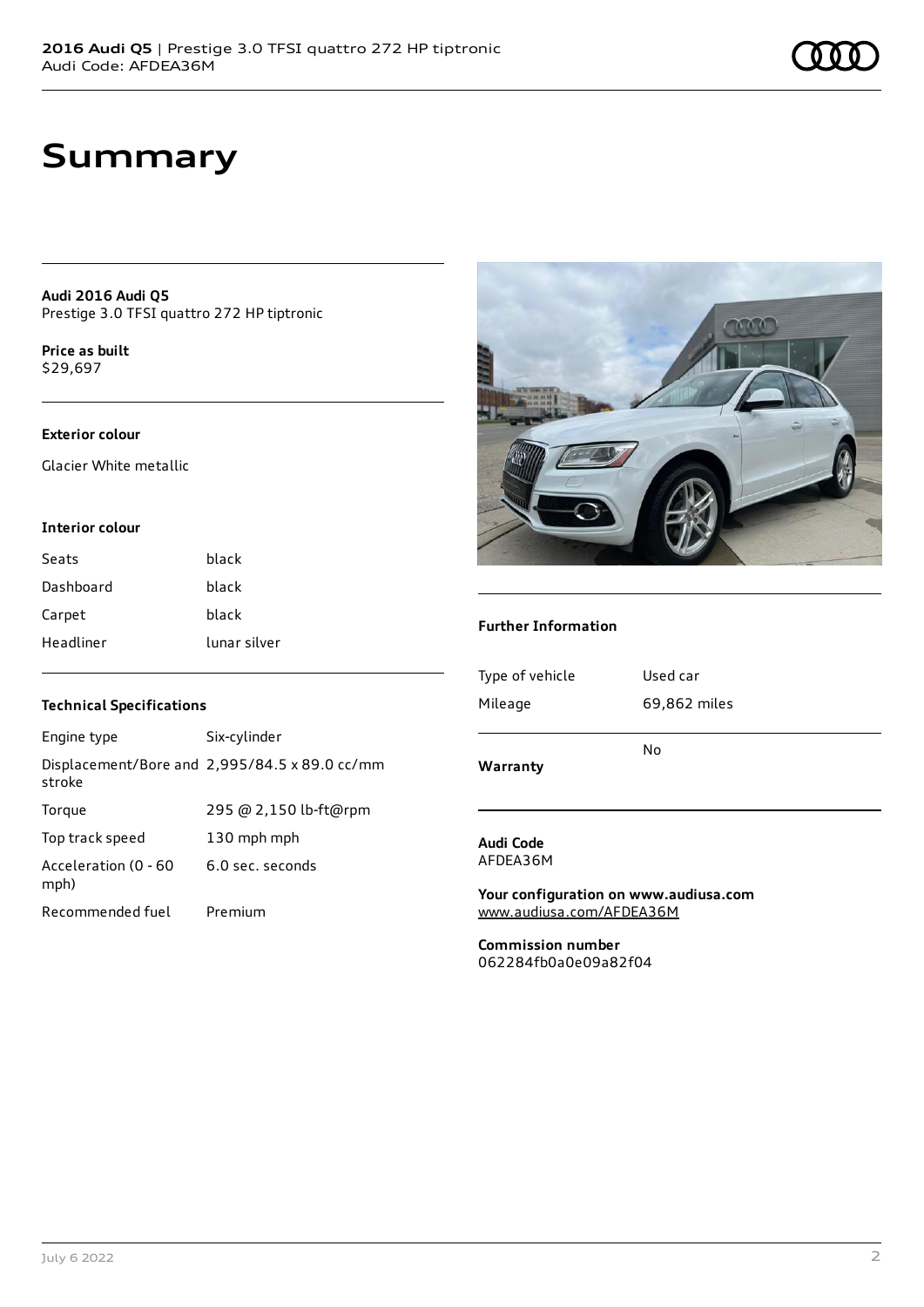# **Equipment**

Glacier White metallic

Extended leather package

Manual blinds for rear door windows

Milano leather

DVD Player

Bang & Olufsen® sound system

Color driver information system

HD Radio™ Technology

Voice control

Audi side assist







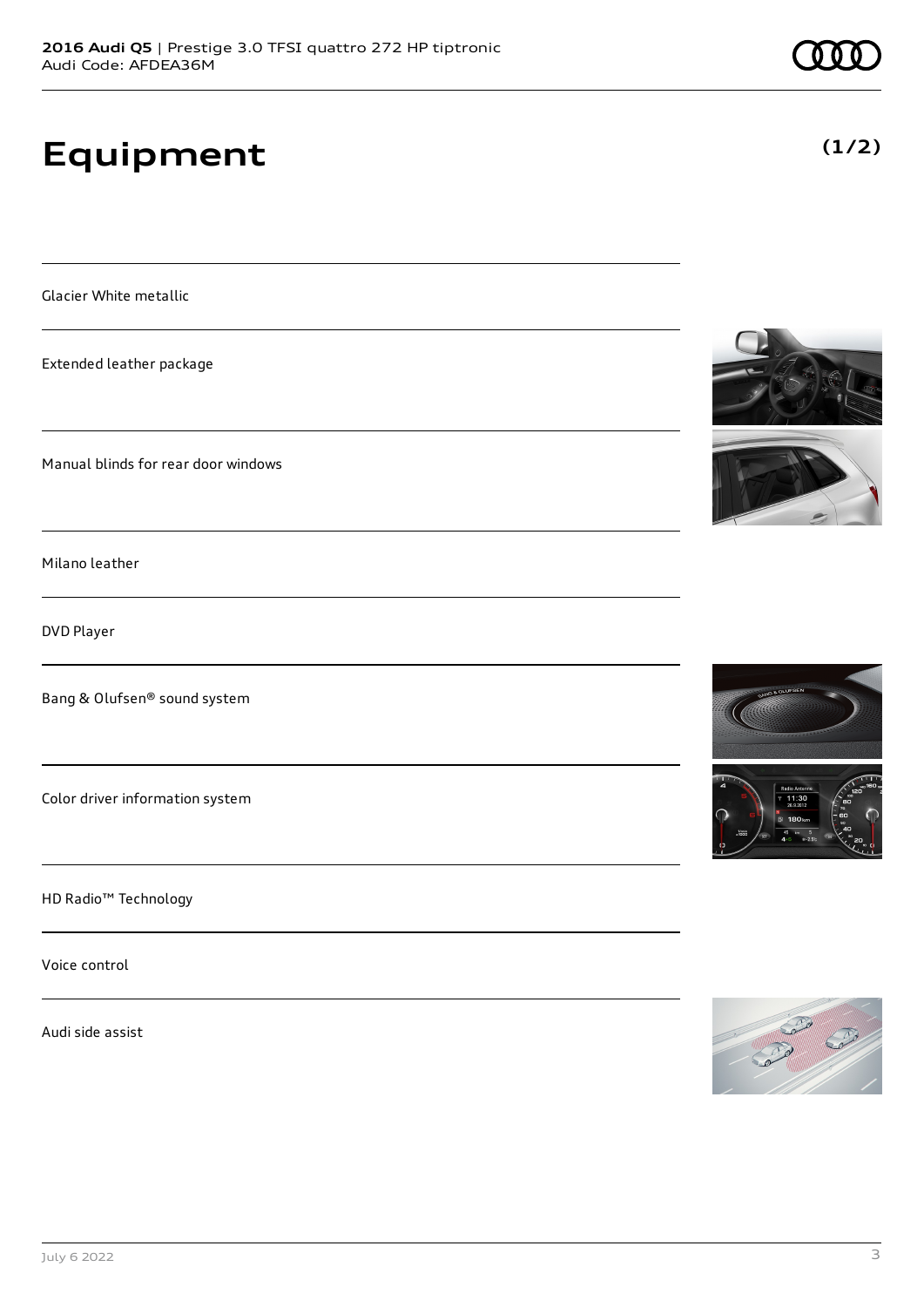# **Equipment**

BLUETOOTH® wireless technology preparation for mobile phone



**(2/2)**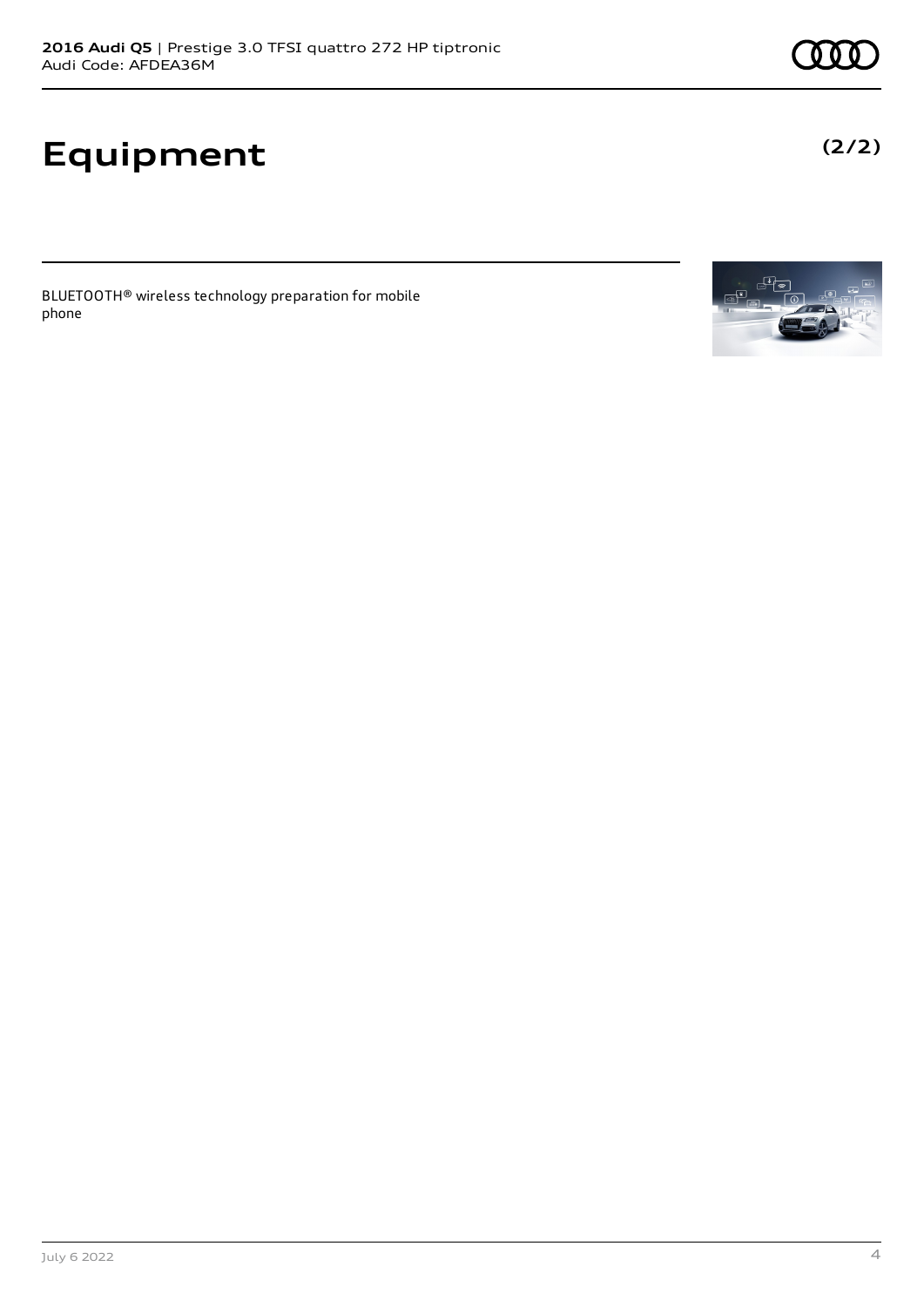## **Standard features**

## **Safety and Security**

| 4UB             | Driver and front-passenger advanced airbags                                       |
|-----------------|-----------------------------------------------------------------------------------|
| 1 AT            | Electronic stabilisation control (ESC)                                            |
| UH1             | Electromechanical parking brake                                                   |
| 8T1             | Cruise control with coast, resume and<br>accelerate features                      |
| VC <sub>2</sub> | Garage door opener (HomeLink®)                                                    |
| QZ7             | Electromechanical power steering                                                  |
| 7K6             | Tire-pressure monitoring system                                                   |
| 4X3             | Head/thorax side airbags                                                          |
| 8N6             | Light / rain sensor                                                               |
| 413             | Audi advanced key - keyless start, stop and<br>entry                              |
| 3B7             | ISOFIX child seat mounting and Top Tether<br>anchorage point for outer rear seats |
|                 |                                                                                   |

### **Exterior**

| 1 D 8           | Provision for towing bracket                                                       |
|-----------------|------------------------------------------------------------------------------------|
| 6XL             | Power-folding, power-adjustable, auto-<br>dimming, heated side mirrors with memory |
| 1S1             | Car jack                                                                           |
| 1 B A           | Dynamic suspension                                                                 |
| 3S1             | Aluminum roof rails                                                                |
| 5]1             | Rear roof spoiler                                                                  |
| 8EH             | Xenon plus headlights                                                              |
| HN <sub>2</sub> | 19" 235/55 all-season tires                                                        |
| 8SL             | LED taillights                                                                     |
| VW <sub>6</sub> | Dark tinted glass (privacy glass)                                                  |
| ONB             | S line® fender badges                                                              |

## **Exterior**

| 4ZB | High-gloss package                                           |
|-----|--------------------------------------------------------------|
| C7D | 19" 5-arm-star design wheels with 235/55<br>all-season tires |

### **Interior**

| <b>WPT</b>      | Prestige package                                                                     |
|-----------------|--------------------------------------------------------------------------------------|
| QE1             | Storage nets in backs of front seats                                                 |
| 3FU             | Panoramic sunroof                                                                    |
| 7M8             | Aluminum door sill inlays with S line®<br>emblem                                     |
| 6N)             | Light cloth headliner                                                                |
| 9AQ             | Three-zone automatic climate control                                                 |
| 4L7             | Auto-dimming interior mirror with compass                                            |
| QQ1             | Illumination for interior door handles, air<br>vent controls, front footwells        |
| 1XW             | Three-spoke multifunction steering wheel                                             |
| 6E3             | Front center armrest                                                                 |
| 7F <sub>9</sub> | Leather gearshift knob                                                               |
| 4E9             | Power trunk open/close and hands-free<br>release                                     |
| 5XF             | Dual front sun visors with lighted vanity<br>mirrors                                 |
| 5KA             | Sliding 40/20/40 split folding rear seat with<br>pass-through and adjustable recline |
| 4A3             | <b>Heated front seats</b>                                                            |
| 5MG             | Dark Brown Walnut Wood inlays                                                        |
|                 |                                                                                      |

## **Infotainment and Driver Assistance**

UF7 Audi music interface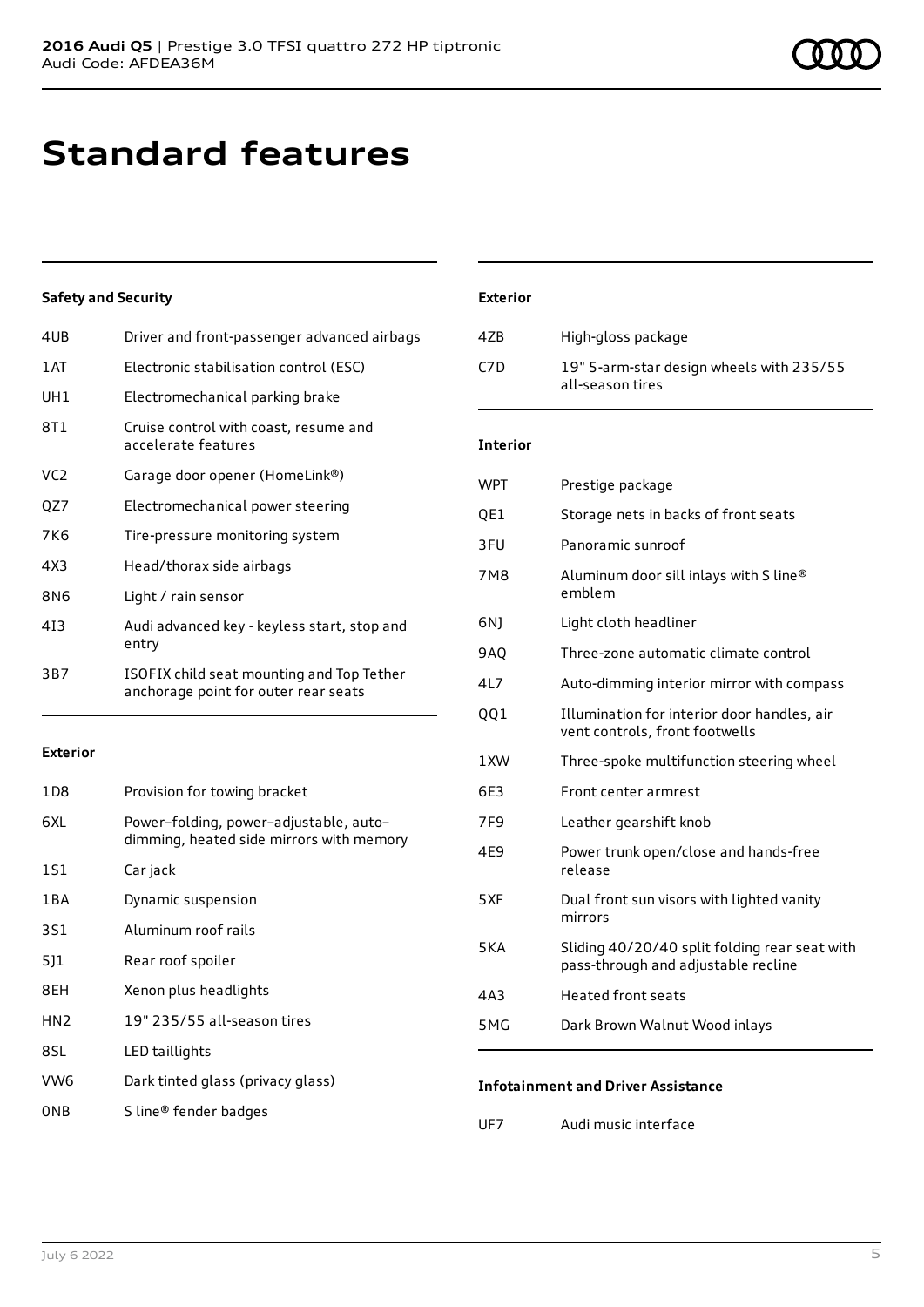## **Dealer remarks**

Introducing the 2016 Audi Q5!

Ingenuity, refinefinement, and spohistication all rolled into one vehicle. Audi prioritized practicality, efficiency, and style by including: a leather steering wheel, a headlight cleaning system, and much more. Under the hood you'll find a 6 cylinder engine with more than 270 horsepower, and for added security, dynamic Stability Control supplements the drivetrain.

Our experienced sales staff is eager to share its knowledge and enthusiasm with you. We'd be happy to answer any questions that you may have. We are here to help you.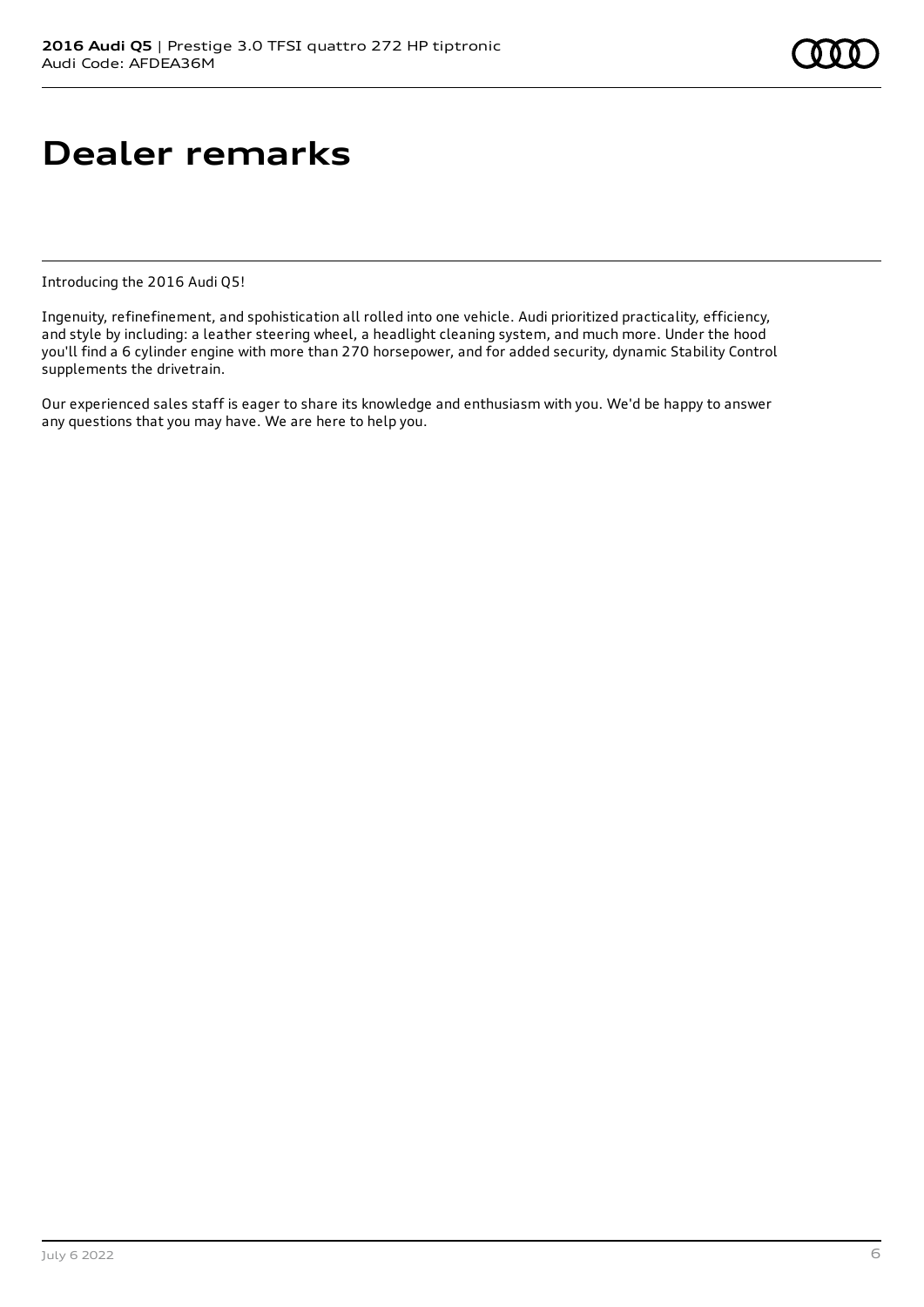# **Technical Specifications**

## **(1/2)**

## **Engineering | Performance**

| Six-cylinder                                               |
|------------------------------------------------------------|
| 6.0 sec. seconds                                           |
| Aluminum-alloy                                             |
| Induction/fuel injection Supercharged/FSI®                 |
| Aluminum-alloy                                             |
| 272 @ 4,780 @ rpm                                          |
| 4,400 (maximum towing capacity)<br>/440 (tonque weight) lb |
| Displacement/Bore and 2,995/84.5 x 89.0 cc/mm              |
| 130 mph mph                                                |
| 295 @ 2,150 lb-ft@rpm                                      |
| 24-valve DOHC                                              |
|                                                            |

## **Transmission | Drivetrain**

| Gear ratios: 8th         | 0.667                                                                                          |
|--------------------------|------------------------------------------------------------------------------------------------|
| Gear ratios: 6th         | 1.000                                                                                          |
| Gear ratios: 7th         | 0.839                                                                                          |
| Gear ratios: Reverse     | 3.317                                                                                          |
| Gear ratios: Final Drive | 3.204                                                                                          |
| Gear ratios: 4th         | 1.667                                                                                          |
|                          |                                                                                                |
| Transmission             | Eight-speed Tiptronic <sup>®</sup> automatic<br>transmission with quattro® all-<br>wheel drive |
| Gear ratios: 5th         | 1.285                                                                                          |
| Gear ratios: 2nd         | 3.143                                                                                          |
| Gear ratios: 3rd         | 2.106                                                                                          |
| Gear ratios: 1st         | 4.714                                                                                          |

## **Electrical system**

| Alternator | 14 Volts - 150 amp |
|------------|--------------------|
| Battery    | 12 Volts - 80 amp  |

## **Steering**

| Steering type                             | Electromechanical power steering<br>system |
|-------------------------------------------|--------------------------------------------|
| Turning diameter, curb-38.1 ft<br>to-curb |                                            |
| Steering ratio                            | 15.9:1                                     |

### **Suspension**

| Front axle | Five-link front suspension       |
|------------|----------------------------------|
| Rear axle  | Trapezoidal-link rear suspension |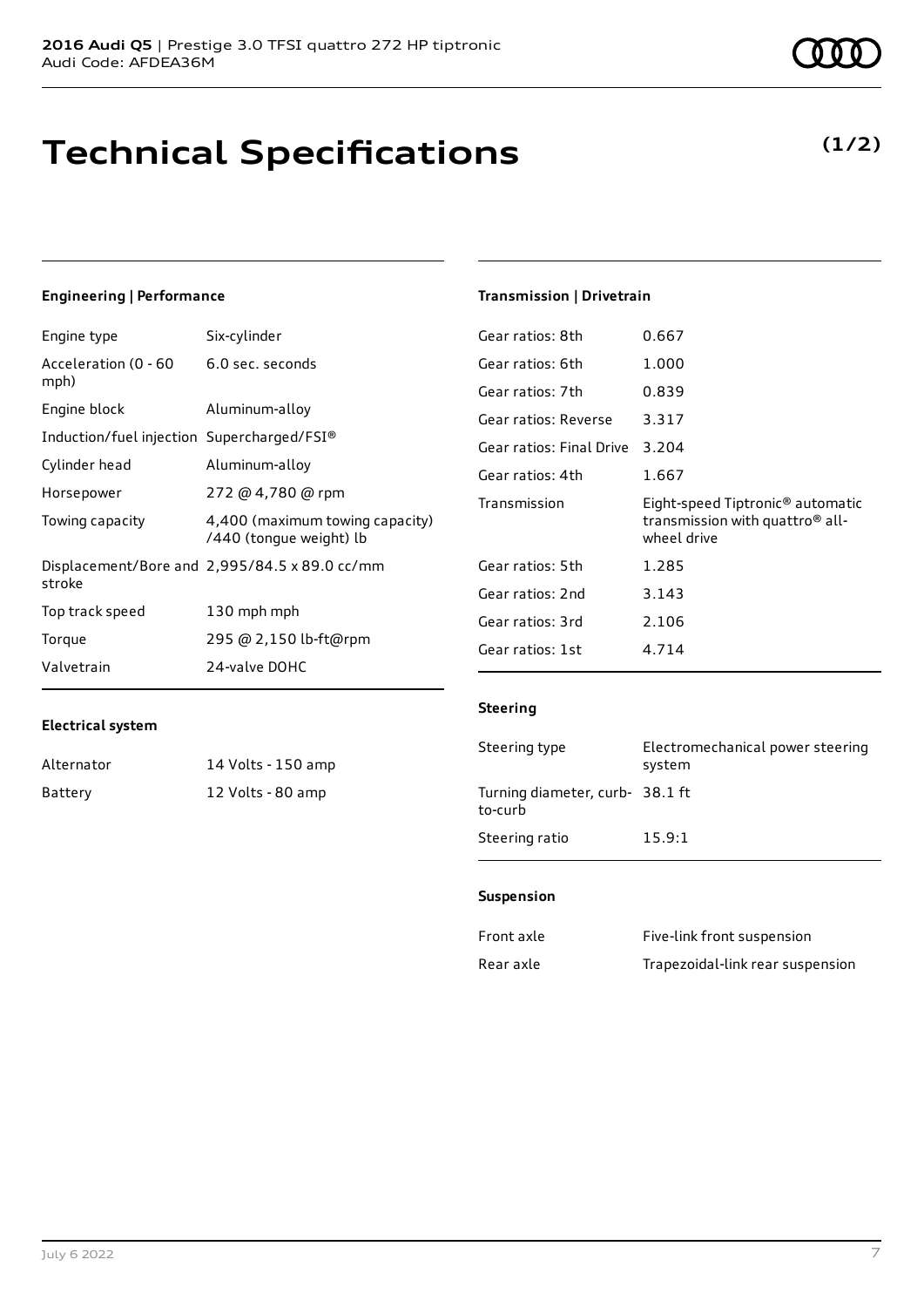# **Technical Specifications**

## **Brakes**

| Front brakes                  | 13.6 (ventilated disc) in                                             | Seat         |  |
|-------------------------------|-----------------------------------------------------------------------|--------------|--|
| Rear brakes                   | 13.0 (ventilated disc) in                                             | Shou         |  |
| <b>Body</b>                   |                                                                       | Head<br>sunr |  |
|                               |                                                                       | Leg i        |  |
| Material                      | Fully galvanized steel unibody with                                   | Shou         |  |
|                               | aluminum hood and tailgate and<br>multistep anti-corrosion protection | Hea<br>sunr  |  |
|                               |                                                                       | Head         |  |
| <b>Warranty   Maintenance</b> |                                                                       |              |  |
| Warranty                      | 4-year/50,000-mile new vehicle                                        | Hea          |  |
|                               | limited warranty                                                      | Carg         |  |
| Maintenance                   | 12-month/5,000-mile (whichever                                        | seat         |  |

occurs first) NO CHARGE first scheduled maintenance

### **Interior measurements**

| Seating capacity                          | 5                      |
|-------------------------------------------|------------------------|
| Shoulder room, rear                       | 56.4 in                |
| Head room with front<br>sunroof           | 39.4 in                |
| Leg room, rear                            | 37.4 in                |
| Shoulder room, front                      | 57.7 in                |
| Head room with rear<br>sunroof            | 39.0 in                |
| Head room, rear                           | 37.7 in                |
| Leg room, front                           | 41.0 in                |
| Head room, front                          | 38.1 in                |
| Cargo volume, rear<br>seatbacks up/folded | 29.1/57.3 cu ft, cu ft |

### **Exterior Measurements**

| Height                           | 65.2 in  |
|----------------------------------|----------|
| Overall width without<br>mirrors | 74.7 in  |
| Length                           | 182.6 in |
| Wheelbase                        | 110.5 in |
| Drag coefficient                 | 0.33 Cw  |
| Overall width with<br>mirrors    | 82.2 in  |
| Track rear                       | 63.5 in  |
| <b>Track front</b>               | 63.7 in  |
| Curb weight                      | 4,354 lb |

## **(2/2)**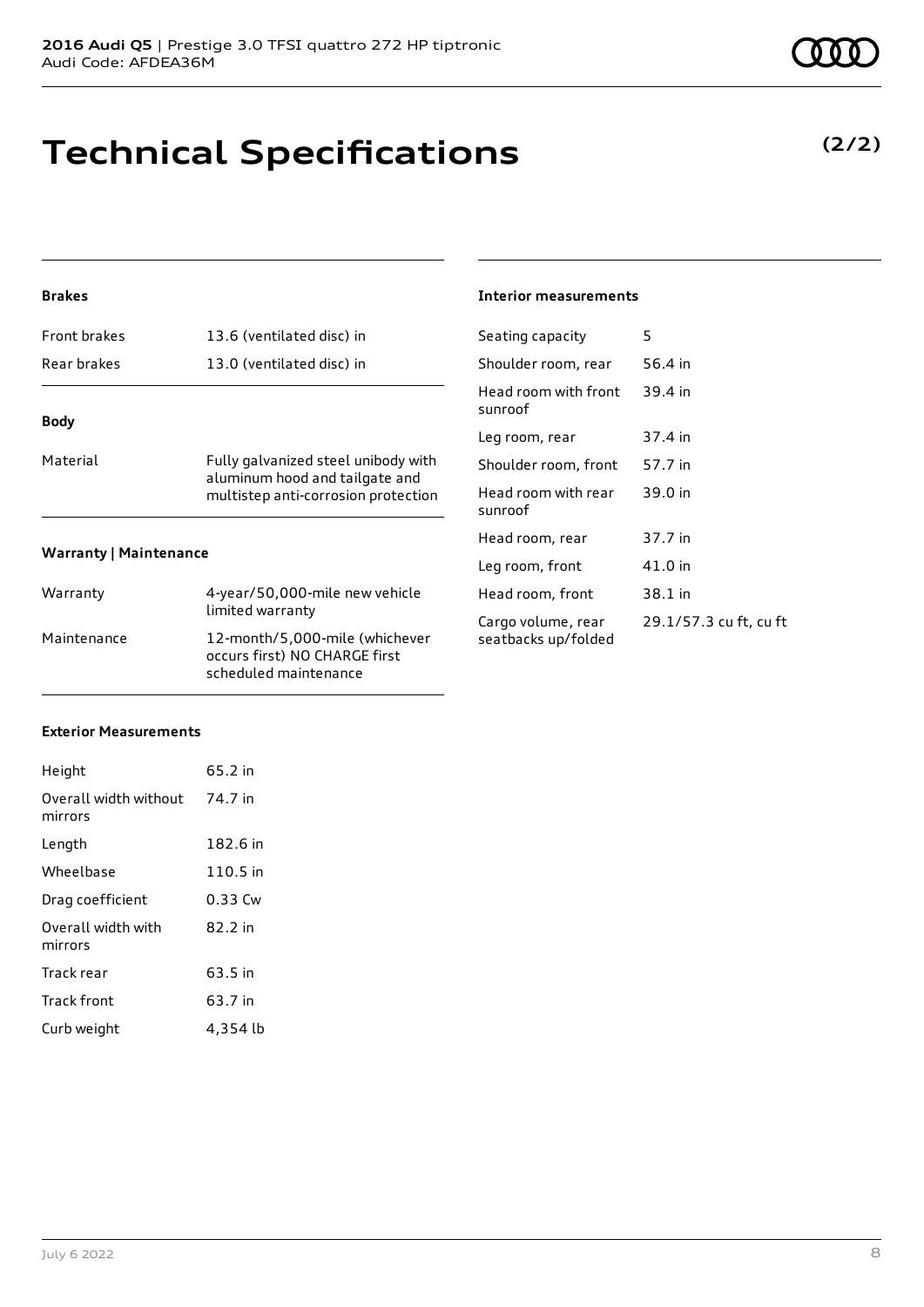## **Consumption- and emission**

## **Consumption by NEDC**

| urban       | $18 \text{ mpg}$ |
|-------------|------------------|
| extra-urban | $26$ mpg         |
| combined    | $21$ mpg         |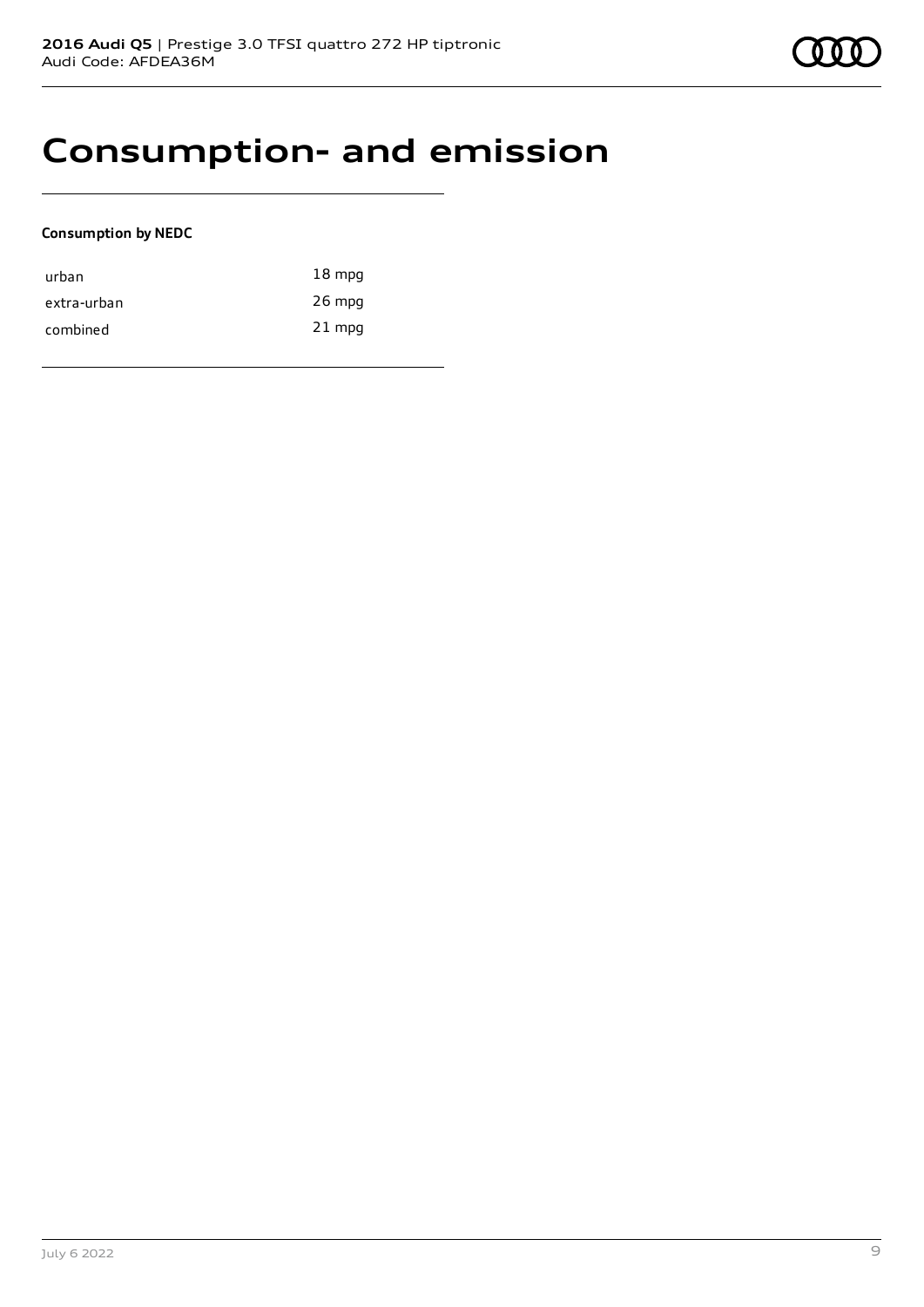## **Contact**

Dealer **Audi Birmingham**

34602 Woodward Ave 48009 Birmingham MI

Phone: +12486455930 FAX: 2486452397

www: [https://www.audibirminghammi.com](https://www.audibirminghammi.com/)